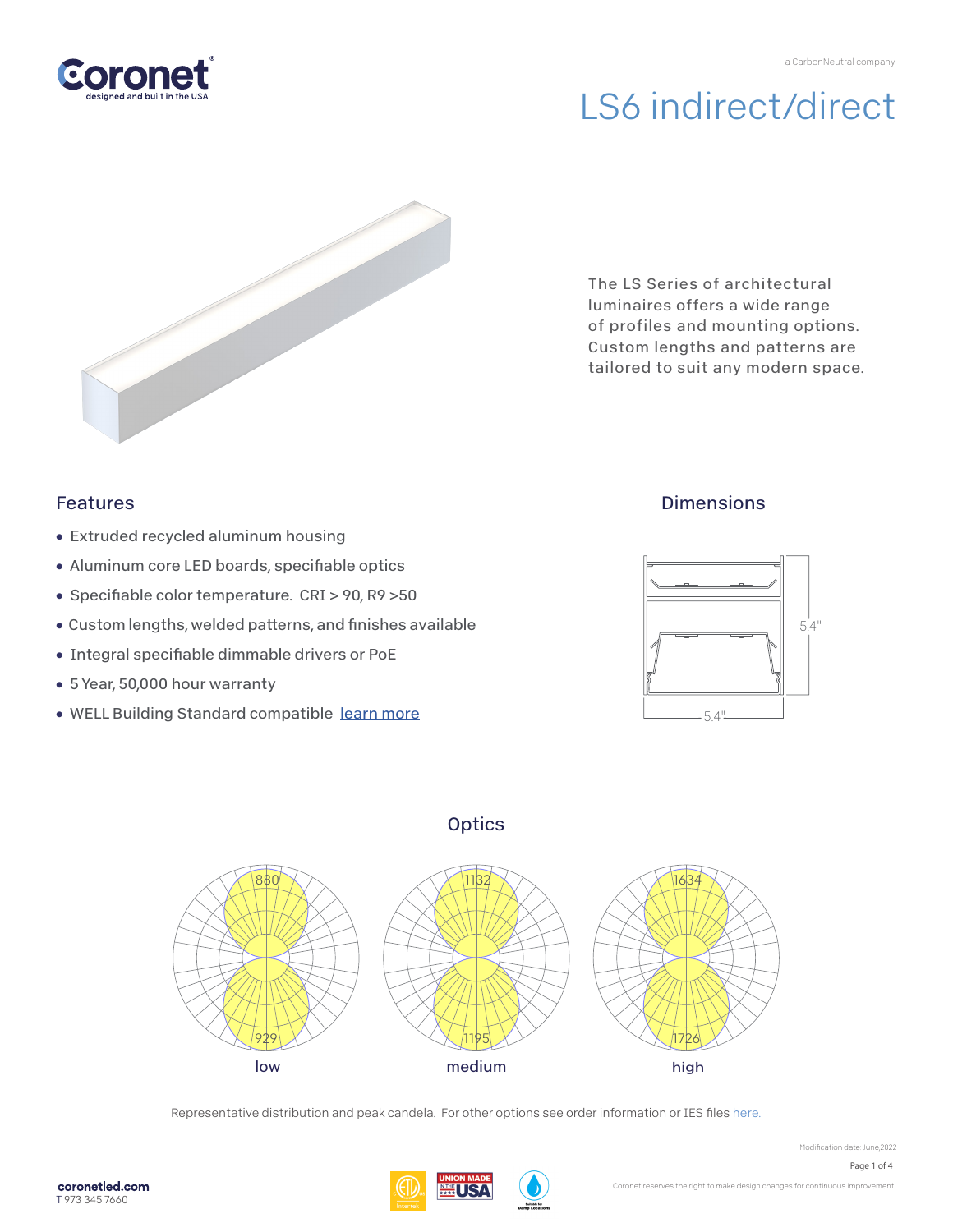

#### Ordering Information



LS6 UPDN - 8 - 35 - MED - MED - UNV - DB - W - AC - FL - FL - CCS - DAYCKT - NA Example:

| 1.<br><b>Fixture ID</b>                                                               | Length<br>$\overline{2}$                                                                                                                                                                                                                                                                                                                                                                                                                                                                                                                                                                                                | 3<br><b>Color Temperature</b>                                                                                                                                                                                                                                                                                  | Output<br>4 <sub>b</sub><br>$4a -$                                                                                                                                                                                                                                                                     |
|---------------------------------------------------------------------------------------|-------------------------------------------------------------------------------------------------------------------------------------------------------------------------------------------------------------------------------------------------------------------------------------------------------------------------------------------------------------------------------------------------------------------------------------------------------------------------------------------------------------------------------------------------------------------------------------------------------------------------|----------------------------------------------------------------------------------------------------------------------------------------------------------------------------------------------------------------------------------------------------------------------------------------------------------------|--------------------------------------------------------------------------------------------------------------------------------------------------------------------------------------------------------------------------------------------------------------------------------------------------------|
| <b>LS6 UPDN</b>                                                                       | 2 ft<br>$\overline{2}$<br>4 ft<br>4<br>8<br>8 ft<br>$X'$ - $X''$<br>Specify Lenath<br>Pattern (Consult Factory)<br><b>PAT</b>                                                                                                                                                                                                                                                                                                                                                                                                                                                                                           | 27<br>2700K/90 CRI<br>30<br>3000K/90 CRI<br>35<br>3500K/90 CRI<br>40<br>4000K/90 CRI<br>50<br>5000K/90 CRI                                                                                                                                                                                                     | 4a - Indirect<br>LOW<br>Low output<br><b>MED</b><br>Medium output<br><b>HIGH</b><br>High output<br><b>CUST</b><br>Custom output <sup>1</sup>                                                                                                                                                           |
|                                                                                       |                                                                                                                                                                                                                                                                                                                                                                                                                                                                                                                                                                                                                         | <b>WD</b><br>Warm Dim 2200K-3000K<br>TW <sup>2</sup><br>Tunable White 2700K-6500K<br>RGBW30 <sup>3</sup> RGB +white, 3000k<br>RGBW35 <sup>3</sup> RGB +white, 3500k<br>RGBW40 <sup>3</sup> RGB +white, 4000k                                                                                                   | 4b - Direct<br>LOW<br>Low output<br><b>MED</b><br>Medium output<br>High output<br><b>HIGH</b><br><b>CUST</b><br>Custom output <sup>1</sup>                                                                                                                                                             |
|                                                                                       | 'Precision lengths may be specified to the nearest 1/8'                                                                                                                                                                                                                                                                                                                                                                                                                                                                                                                                                                 | Must use WD10 driver.<br>rnust use word unver.<br>?Must use TW10 or PSQdriver.<br>?Must use remote DMX driver. <b>"High" output not available.</b>                                                                                                                                                             | 'consult factory                                                                                                                                                                                                                                                                                       |
| 5<br><b>Voltage</b>                                                                   | 6<br><b>Driver</b>                                                                                                                                                                                                                                                                                                                                                                                                                                                                                                                                                                                                      | $\overline{7}$<br><b>Finish</b>                                                                                                                                                                                                                                                                                | 8<br><b>Mounting</b>                                                                                                                                                                                                                                                                                   |
| Universal (120/277V)<br><b>UNV</b><br>347V<br>347V<br><sup>1</sup> Must use DB Driver | Standard 0-10V1%<br>DB<br><b>DB.1%</b><br>$0-10V$ $01%$<br>ELV <sup>2</sup><br>Reverse Phase 1% (120V only)<br>TRI <sup>2</sup><br>Forward phase (120V only)<br>Lutron Digital EcoSystem<br>LDE1<br>DAI I-2 Driver<br><b>DALI</b><br><b>PoE</b><br>Power over ethernet.<br><b>TW10</b><br>Dual channel, 0-10V for<br>tunable white.<br>0-10V Warm Dim<br><b>WD10</b><br><b>PSO</b><br>Lutron T-Series 2-channel 1%<br>for tunable white<br><b>DMX512</b><br>DMX <sup>1</sup><br>'Set to default address 001. RDM capable. Contact us for other<br>addressing needs.<br><sup>2</sup> For compatible dimmers, click here. | W<br>White<br><b>BLK</b><br>Black<br>Custom Color<br>CC <sup>1</sup><br>CWF<br>Custom Wood Finish<br>'Custom Color. See finish options here.<br>White SJ cord and canopy provided; for other requests, see<br>section 12 to specify.                                                                           | AC<br>Aircraft Cable (50")<br>AC3.5<br>3.5" canopy + jbox adaptor1<br>Surface Mount<br>SM<br>Wall Mount<br><b>WM</b><br>PS-X<br>Pendant Stem<br>(12'', 18'', 24'', 36'', 48'')<br>'Adaptor must be mudded-in<br>White stems and canopy provided unless otherwise specified in<br>options (section 12). |
| <b>Optics</b><br>9 <sub>b</sub><br>$9a -$                                             | <b>Sensors/Controls</b><br>10                                                                                                                                                                                                                                                                                                                                                                                                                                                                                                                                                                                           | 11<br>Circuit                                                                                                                                                                                                                                                                                                  | 12<br><b>Options</b>                                                                                                                                                                                                                                                                                   |
| 9a - Indirect<br>Flat Diffuser<br>FL.<br>9b - Direct<br>Flat Diffuser<br>FL.          | <b>NA</b><br>None<br><b>EIS</b><br>Enlighted sensor<br><b>WISM</b><br>Wattstopper occupancy<br>sensor<br><b>WISD</b><br>Wattstopper daylight<br>sensor<br>Acuity nLight module only<br><b>ACM</b><br><b>ACS</b><br>Acuity nLight sensor<br>CCS<br>Casambi module<br>Consult factory for other options.                                                                                                                                                                                                                                                                                                                  | <b>NA</b><br>None<br>DC <sup>1</sup><br>Dual Circuit (separate<br>indirect/direct control)<br>Emergency pack<br><b>EM120V</b><br><b>EM277V</b><br>Emergency pack<br><b>EMCKT</b><br>Emergency circuit<br>Daylight circuit<br><b>DAYCKT</b><br><sup>1</sup> May require additional power feeds. Consult factory | <b>NA</b><br>None<br>$CAN-X$<br>Canopy + color<br>$SJ-X^2$<br>$SI$ Cord + color<br>'White SJ cord and canopy provided; use above nomenclature for<br>other requests<br><sup>2</sup> See finish options here.                                                                                           |

#### **Performance**

| Output <sup>1</sup> | indirect<br>Watts/ft Lumens/ft |      | direct<br>Watts/ft Lumens/ft |      |
|---------------------|--------------------------------|------|------------------------------|------|
|                     |                                |      |                              |      |
| Low                 |                                | 628  |                              | 643  |
| Medium              |                                | 807  | 9                            | 826  |
| High                | 13                             | 1166 | 13                           | 1194 |

'Based on a typically configured 90 CRI, 3500K luminaire using one driver.

Custom outputs available. Please consult factory. For 4000K multiply by 1.05; for 3000K 0.96; for 2700K, 0.92.

### Technical Information



click [here or](https://coronetled.com/warranty-technical-info/) scan QR code

Wiring diagrams, PoE and sensor details

Modification date: June, 2022

Page 2 of 4





Coronet reserves the right to make design changes for continuous improvement.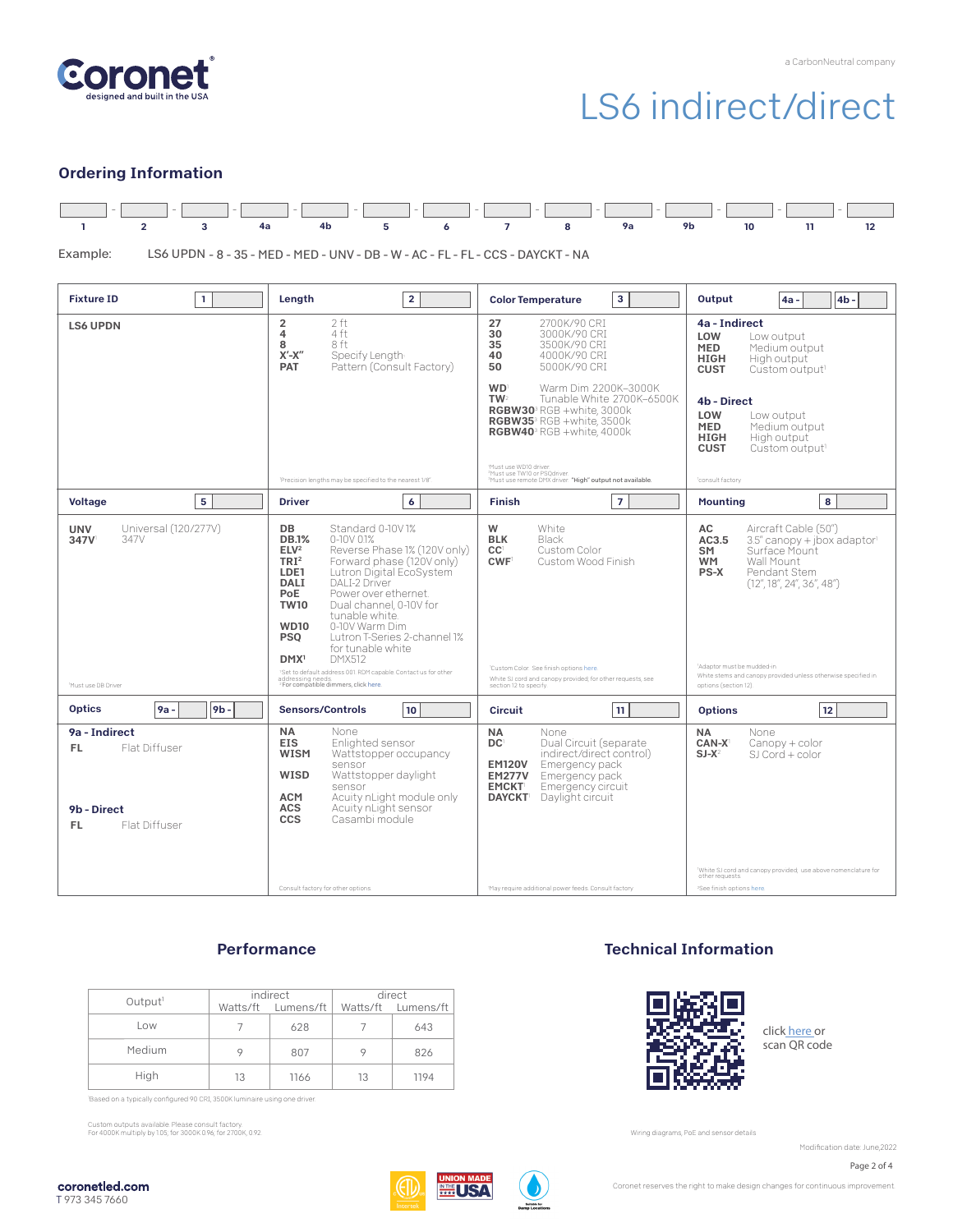

#### Drivers & Electrical

Integral drivers\* with 0-10V Dimming standard. Several other driver options available; see ordering information. \*DMX drivers are provided in remote enclosures.

#### Sensors & Controls

Sensors are installed on an aluminum plate adjacent to the luminaire lens1. Coronet remains agnostic in our approach to sensors and control systems; our fixtures are compatible with most systems offered.

1Not applicable to indirect only models. Consult factory.

#### Emergency Back-Up

For fixtures three-feet or longer, a 4W integral emergency driver may be wired to 4ft sections. 7W, 10W, and 12W drivers are also available (not all integral; consult factory). Emergency circuits for use with building generators are also available.

#### PoE (Power over Ethernet)

Compatible with virtually all PoE systems including Molex Coresync, Igor, Smartengine, Platformatics, and NuLED SPICEbox. Consult Factory for systems not listed, Se[e here](https://coronetled.com/warranty-technical-info/) for more info.

#### Finishes

All luminaires are finished in high quality polyester powder coating. Our standard color is white. Any RAL color may be specified.

#### Weight

7 lbs per foot

transmission, and no LED imaging.

#### Construction

**Optics** 

Housings are extruded premium, recycled aluminum. Individual fixtures are available up to 12' long and may be specified as nominal or precision lengths. Precision lengths are supplied within 1/8" tolerance.

Extruded satin acrylic lenses provide excellent diffusion, high

#### Joined Runs

Runs of any length may be specified and are comprised of multiple, factory-engineered, joined sections. Individually specified luminaires are not field joinable.



Representative joinery. For product specific details see installation guides or submittal drawings.

#### **Patterns**

Featuring illuminated welded corners and angles. Consult factory for custom designs and elevations.





Coronet reserves the right to make design changes for continuous improvement.